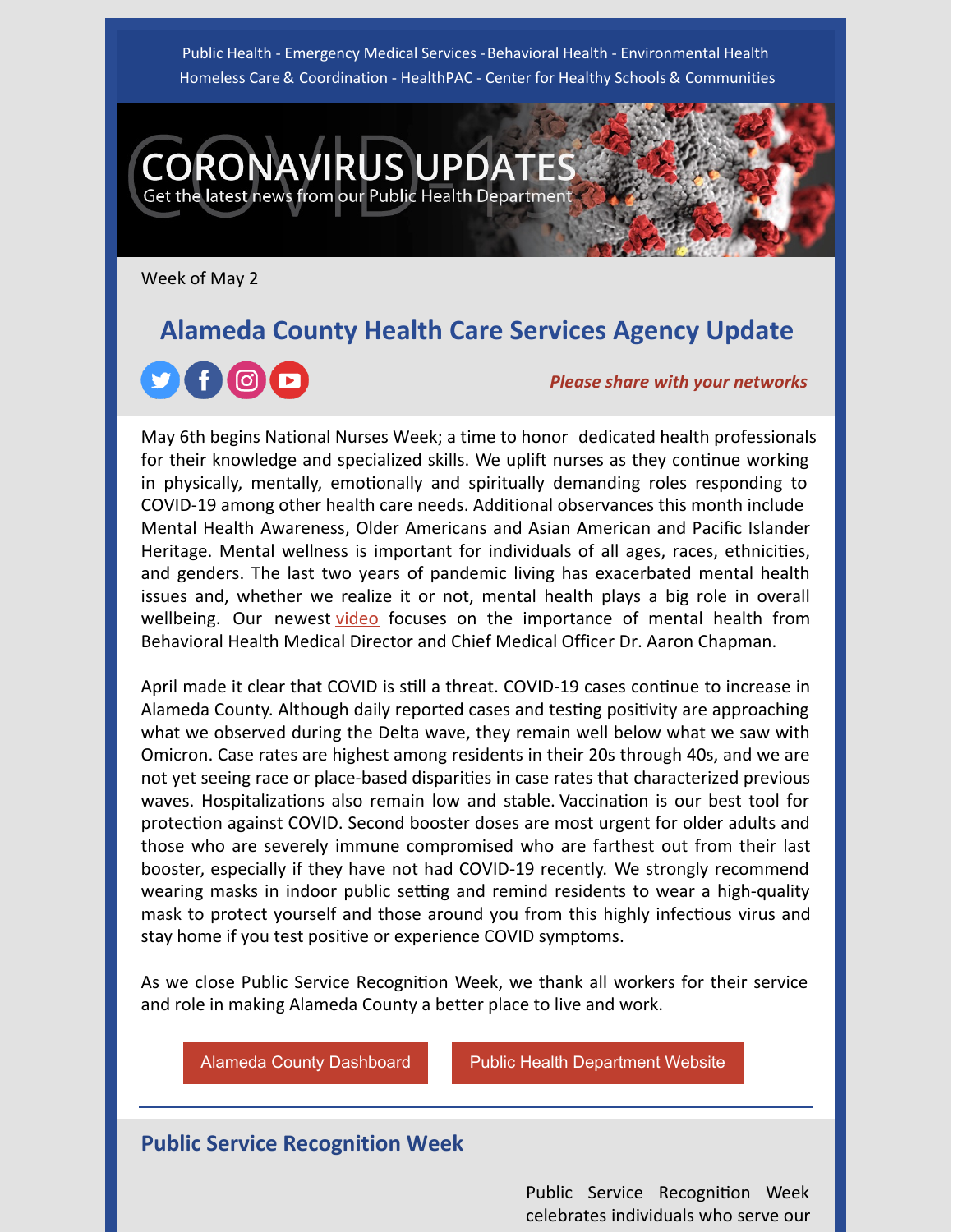

communities as federal, state, county, local, and tribal government employees. During the past two years, public service workers have risen to the moment, bringing strength, support, and hope to our residents and the community. Enjoy the short [video](https://youtu.be/fPl5qT1TLWg) featuring our colleagues and their reasons for

joining public service.

# **Free COVID Testing is Available**

Free testing is available, regardless of insurance or documentation status at all County-supported community testing sites including stationary and mobile/pop-ups. Rapid testing is available at some sites too. Visit the site through their registration portal to check the latest information. Appointments are encouraged and walk-ins are accepted. Visit our website for information about [locations](https://covid-19.acgov.org/testing).

#### **SLOW THE SPREAD**



### **COVID Treatment After Testing Positive or Being Exposed**



Dr. Jocelyn **Freeman Garrick** 

**Deputy Medical** Director of Alameda **County Emergency Medical Services** 

If you test positive for COVID-19, talk with your health care provider as soon as possible to see if you qualify for treatment. You can also fi n d Test to Treat locations that offer [COVID-19](https://www.cdph.ca.gov/Programs/CID/DCDC/Pages/COVID-19/Test-to-treat-locations.aspx) testing and oral antiviral pills. View our new video on [treatment](https://www.youtube.com/watch?v=I1MYyE1H5kQ) by Dr. Jocelyn

Freeman Garrick, Deputy Medical Director of Alameda County Emergency Medical Services to learn more about therapeutic treatments and find more information on our COVID [website.](https://covid-19.acgov.org/antibody-treatment)

## **Epidemic Data Points (7-day lag)**

- 21.5 cases per 100,000 residents per day total population  $\uparrow$
- 4.2% test positivity in the general population  $\uparrow$
- 3.7% test positivity in low-income areas↑
- 19.0 cases per 100,000 residents per day fully vaccinated  $\uparrow$
- 36.4 cases per 100,000 residents per day unvaccinated  $\uparrow$
- 52 hospitalized, 7 in ICU
- 63.2% of residents who are fully vaccinated have received boosters  $\uparrow$

Please visit our [dashboard](https://covid-19.acgov.org/data) for more data on COVID-19.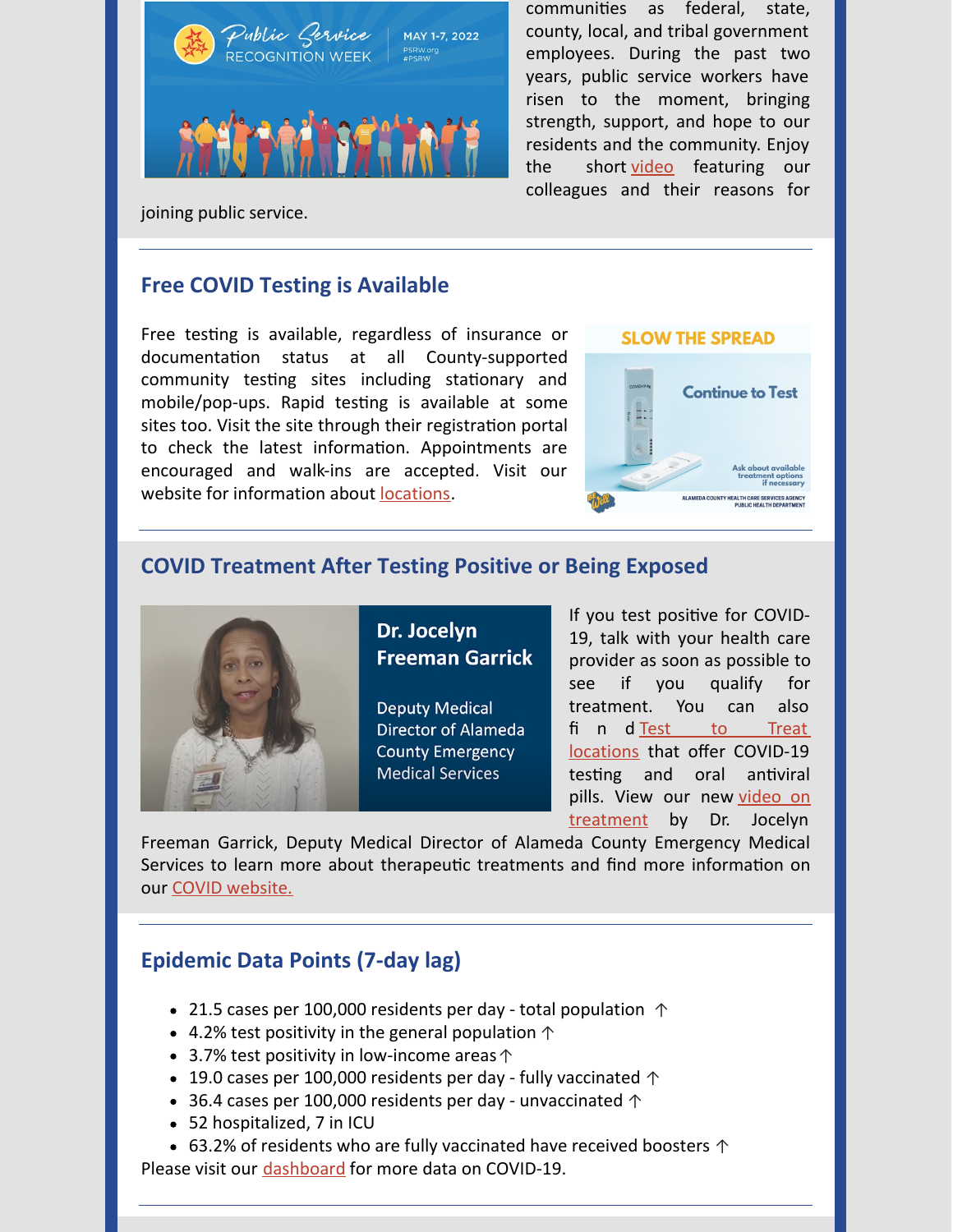### **Vaccine Locations and Resources for COVID Safety Info**

County supported vaccine sites serve priority zip codes throughout the week:

- Allen [Temple](https://files.constantcontact.com/dbe334f7701/b533baff-0022-471f-bcdf-7ffb42bc6f1b.pdf) Baptist Church East Oakland: Saturdays, 10:00 a.m. 2:00 p.m.
- Hoover [Elementary](https://files.constantcontact.com/dbe334f7701/b365da43-a85e-491e-9f91-1abdbd1b6047.pdf) West Oakland: Saturdays, 10:00 a.m. 2:00 p.m.
- Weekes [Community](https://files.constantcontact.com/dbe334f7701/182c54df-beae-4813-8046-50358cd9b84b.pdf) Center South Hayward: Saturdays, 10:00 a.m. 2:00 p.m.
- Coyote Hills [Elementary](https://files.constantcontact.com/dbe334f7701/e30ebbb0-0af5-4ff3-966e-2b8fc65553bc.pdf) School Newark: Saturdays, 10:00 a.m. 2:00 p.m.
- San [Lorenzo](https://files.constantcontact.com/dbe334f7701/08ba93c2-8671-41f3-98ae-0fbf4a8621ab.pdf) High School Wednesdays, 3:30 p.m. 7:30 p.m.

Mobile Vax Clinics:

- MCC East Bay, [Pleasanton:](https://my.primary.health/l/baplsvaccine) Saturday, May 7, 11:00 a.m. 3:00 p.m. Pre-**Registration**
- [Oakland](https://files.constantcontact.com/dbe334f7701/401844c1-4a2c-4a96-8530-c2897b4178ef.pdf) Zoo Saturday, May 7, 10:00 a.m. 3:00 p.m.\*free Zoo Family Pass Pre-**[Registration](https://crbn.app.link/e/covidvax-oakland-zoo)**
- Livermore [Springtown](https://files.constantcontact.com/dbe334f7701/0a6b2a5b-272f-4661-91b7-bb0fecaa2fc4.pdf) Library Tuesdays, May 10, and 31, 3:00 p.m. 7:00 p.m. [Pre-Registration](https://my.primary.health/l/lafamiliavaccine-skywest-io)

Find more [vaccine](https://covid-19.acgov.org/vaccines.page?#availability) and [testing](https://covid-19.acgov.org/testing) locations or make an [appointment](https://my.primary.health/l/alco-vax-signup) by visiting our [website](https://covid-19.acgov.org/vaccines). Additional resources on our COVID-19 website include a ventilation interactive tool, guidance for isolation and quarantine, [mask](https://covid-19.acgov.org/face-masks) an[d](https://covid-19.acgov.org/face-masks) face [coverings](https://covid-19.acgov.org/face-masks), [workplace](https://covid-19.acgov.org/recovery) recovery, and [community](https://covid-19.acgov.org/community-resources) resources.

### **Medi-Cal Expands Eligibility**



On May 1, Medi-Cal, California's health insurance program for low-income Californians, expanded eligibility to people 50 years of age or older, regardless of immigration status. Residents should ask their medical provider if they qualify for full-scope Medi-Cal and get help applying for coverage. Residents can also call HealthPAC's Health Insurance Technician Enrollment Assistance Line at 1-800-422-9495 or the California [Department](https://www.dhcs.ca.gov/Pages/myMedi-Cal.aspx) of Health Care Services.

### **Film Highlights Mental Health and Black Motherhood**

Support Alameda County's [#DeliverBirthJustice](https://deliverbirthjustice.org/) campaign on May 7 for a screening of "From the Ashes," highlighting Black mothers' experience with postpartum depression in the context of racial inequity in the health care system. The campaign is part of the [Perinatal](https://www.cdph.ca.gov/Programs/CFH/DMCAH/PEI/Pages/default.aspx) Equity Initiative, a statewide effort to address causes of persistent inequity and health disparities that threaten Black maternal and infant health. A panel discussion about Black maternal mental health and the need for ongoing postpartum care and support will follow. Location and registration [here](https://www.eventbrite.com/e/from-the-ashes-film-screening-black-maternal-mental-health-celebration-tickets-316999904247).



### **Screening for Hepatitis B Virus and Tuberculosis**

Alameda County Tuberculosis Controller and Section Director Dr.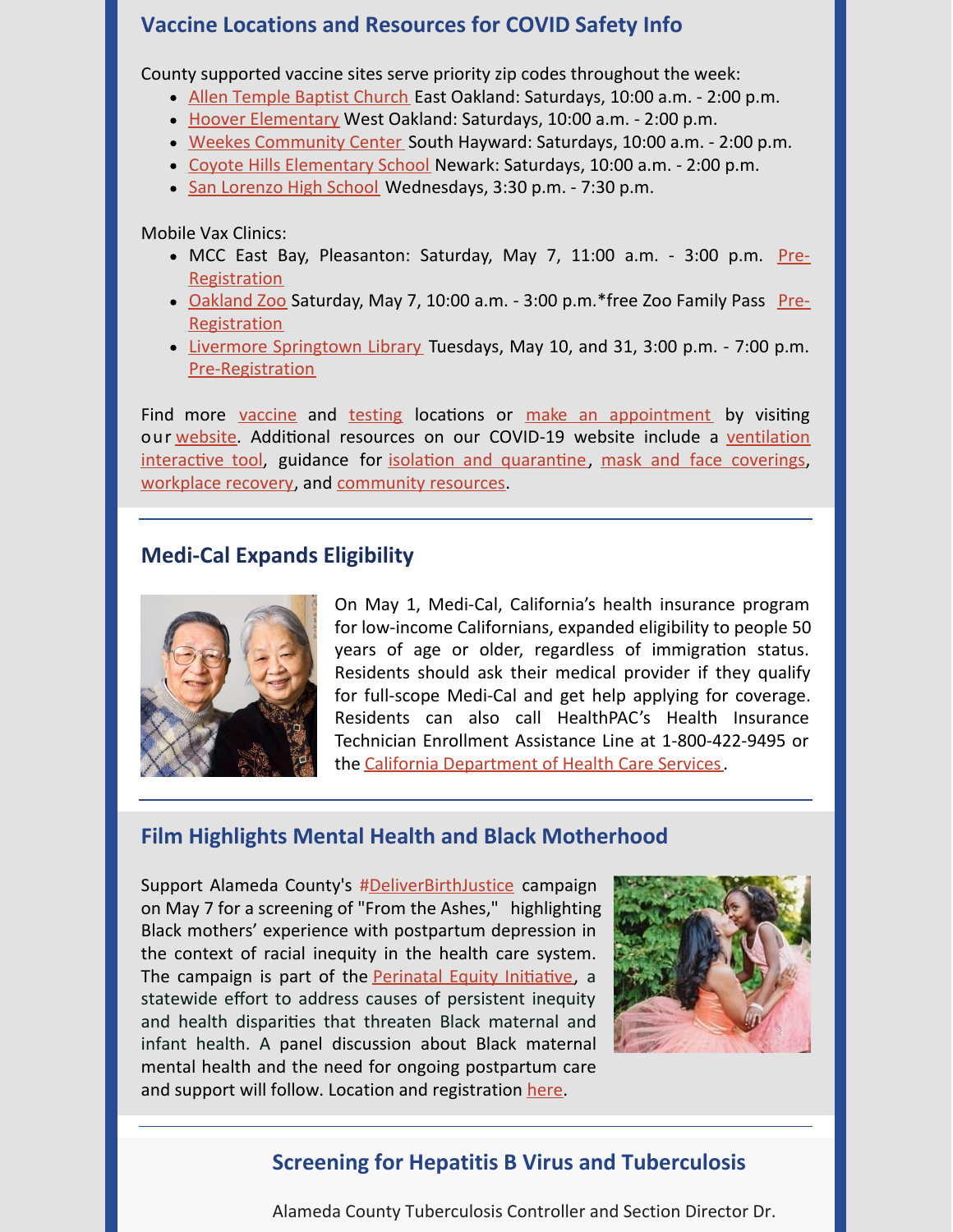

Amit Chitnis, MD, MPH, was interviewed on the topic "Screening for Hepatitis B Virus and [Tuberculosis"](https://www.gastroenterologyandhepatology.net/archives/may-2022/screening-for-hepatitis-b-virus-and-tuberculosis/) for the May 2022 issue of *Gastroenterology & Hepatology*.

#### **Discussion with Pultizer Prize Winner Nikole Hannah-Jones**

Our Behavioral Health Office of Ethnic [Services](https://www.acbhcs.org/office-of-the-director/announcements-strategic-initiatives/) welcomes Nikole Hannah-Jones for an online [discussion](https://www.acbhcs.org/Providers/News/2022/ACMH_Project1619_02.pdf) on "Facing Hard Parts of Our Past to Ready for The Hard Parts of the Present" on Thursday, May 19. Ms. Hannah-Jones is the Pulitzer Prize-winning creator of the 1619 [Project](https://www.nytimes.com/interactive/2019/08/14/magazine/1619-america-slavery.html), the groundbreaking New York Times series that places the consequences of slavery and the contributions of black Americans at the center of our national narrative. Register [here.](https://us02web.zoom.us/meeting/register/tZYocuuvpjwsHdXbbiNuP2t11Dd_Yw5OC4oD)



### **Older Americans and Mental Health Month**

Join our Behavioral Health team in strengthening the community through an Interactive Virtual [Awareness](https://www.acbhcs.org/Providers/News/2022/Mental Health Awreness Month Flyer May 2022.pdf) Event on Tuesdays, May 10, 17, 24, and 31 from noon to 1 p.m. The four-noon hour events are co-hosted by members of the Older Adult Division and Peers Organizing Community Change (POCC) Elders Committee. Contact [Michael](mailto:Michael.kessler@acgov.org) Kessler for more information and visit Age Friendly [California](https://agefriendly.acgov.org/index).

#### **Safe Kids Week May 8**

Safe Kids Week is an annual awareness initiative to celebrate kids, prevent injuries and save lives. We ask parents, guardians, and grandparents to take the necessary steps to keep their kids safe. Focus on risk areas important in your community. Learn more about Safe Kids [Week](https://www.safekids.org/safe-kids-week).

### **Provide Feedback for a Climate-Resilient Alameda County**

Alameda County is seeking public input for a new Government Services and Operations Climate Action Plan. **Join the virtual workshop on May 11th and provide feedback through the online forum open through May 17.** Review draft actions to move the County towards a more resilient, low-carbon future and participate to ensure the plan reflects the priorities of residents and businesses. Forum participation includes a chance to win a  $$100$  gift card and find more information [here](https://acgov.org/sustain/engage/).